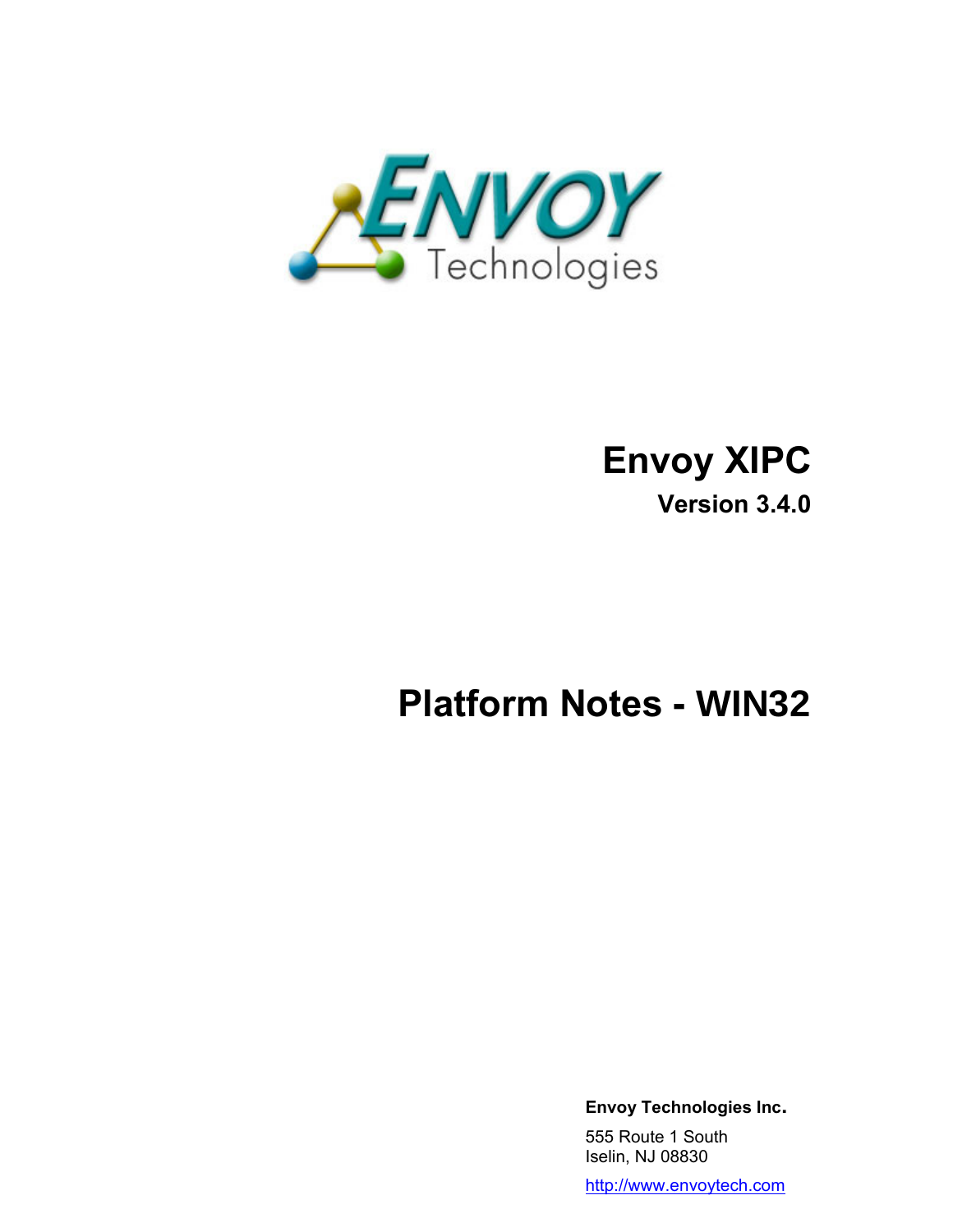Copyright © 2004 Envoy Technologies Inc. All rights reserved

This document and the software supplied with this document are the property of Envoy Technologies Inc. and are furnished under a licensing agreement. Neither the software nor this document may be copied or transferred by any means, electronic or mechanical, except as provided in the licensing agreement. The information in this document is subject to change without prior notice and does not represent a commitment by Envoy Technologies Inc. or it's representatives.

Printed in United States of America.

Envoy Technologies, Envoy XIPC are either tradmarks or registered trademarks of Envoy Technologies Inc. Other product and company names mentioned herein might be the trademarks of their respective owners.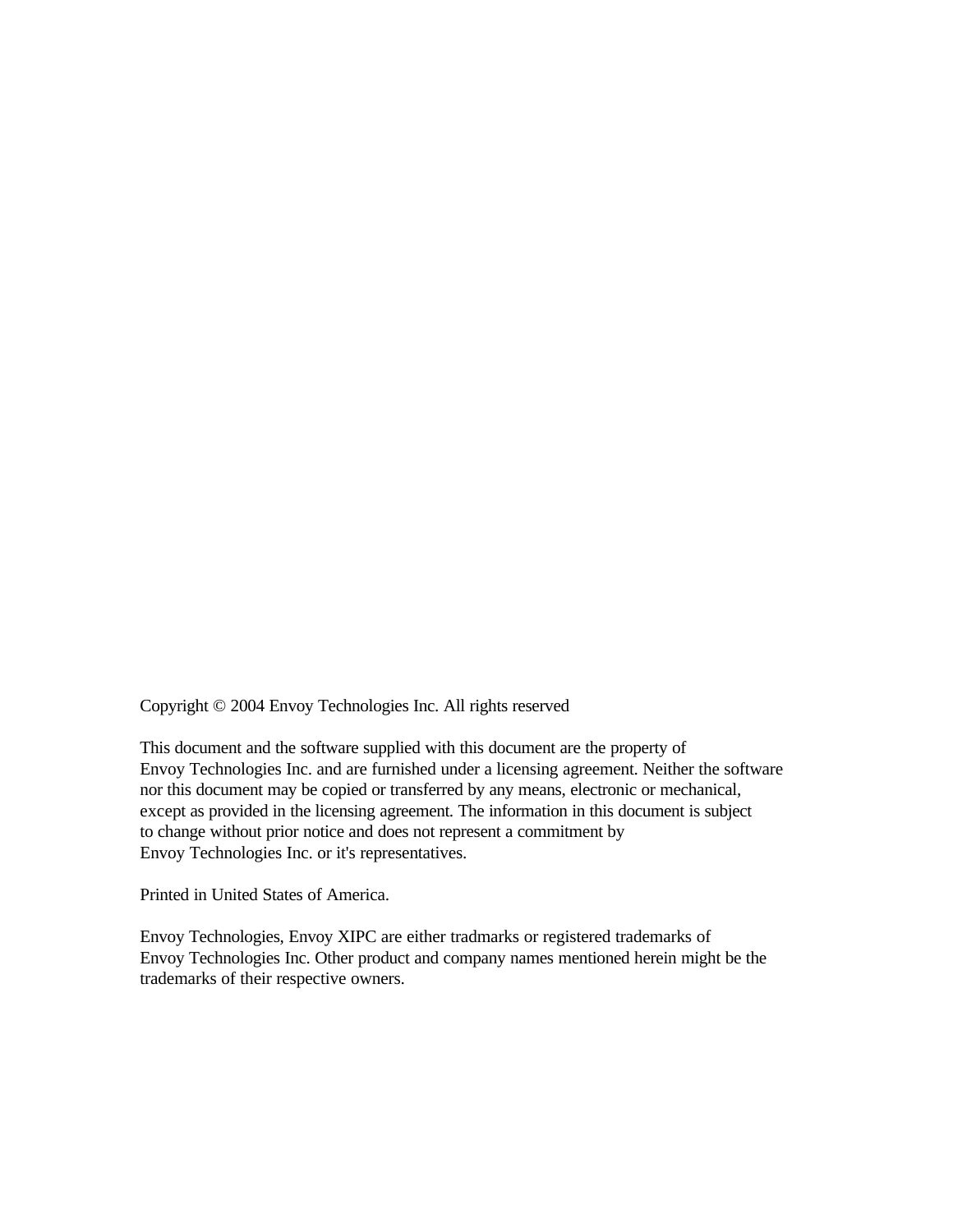## **TABLE OF CONTENTS**

| 1.    |  |
|-------|--|
| 1.1   |  |
| 1.2   |  |
| 2.    |  |
| 2.1   |  |
| 2.2   |  |
| 2.3   |  |
| 2.3.1 |  |
| 2.3.2 |  |
| 2.4   |  |
| 2.5   |  |
| 3.    |  |
| 3.1   |  |
| 3.2   |  |
| 3.2.1 |  |
| 3.2.2 |  |
| 3.2.3 |  |
| 3.2.4 |  |
| 3.2.5 |  |
| 3.2.6 |  |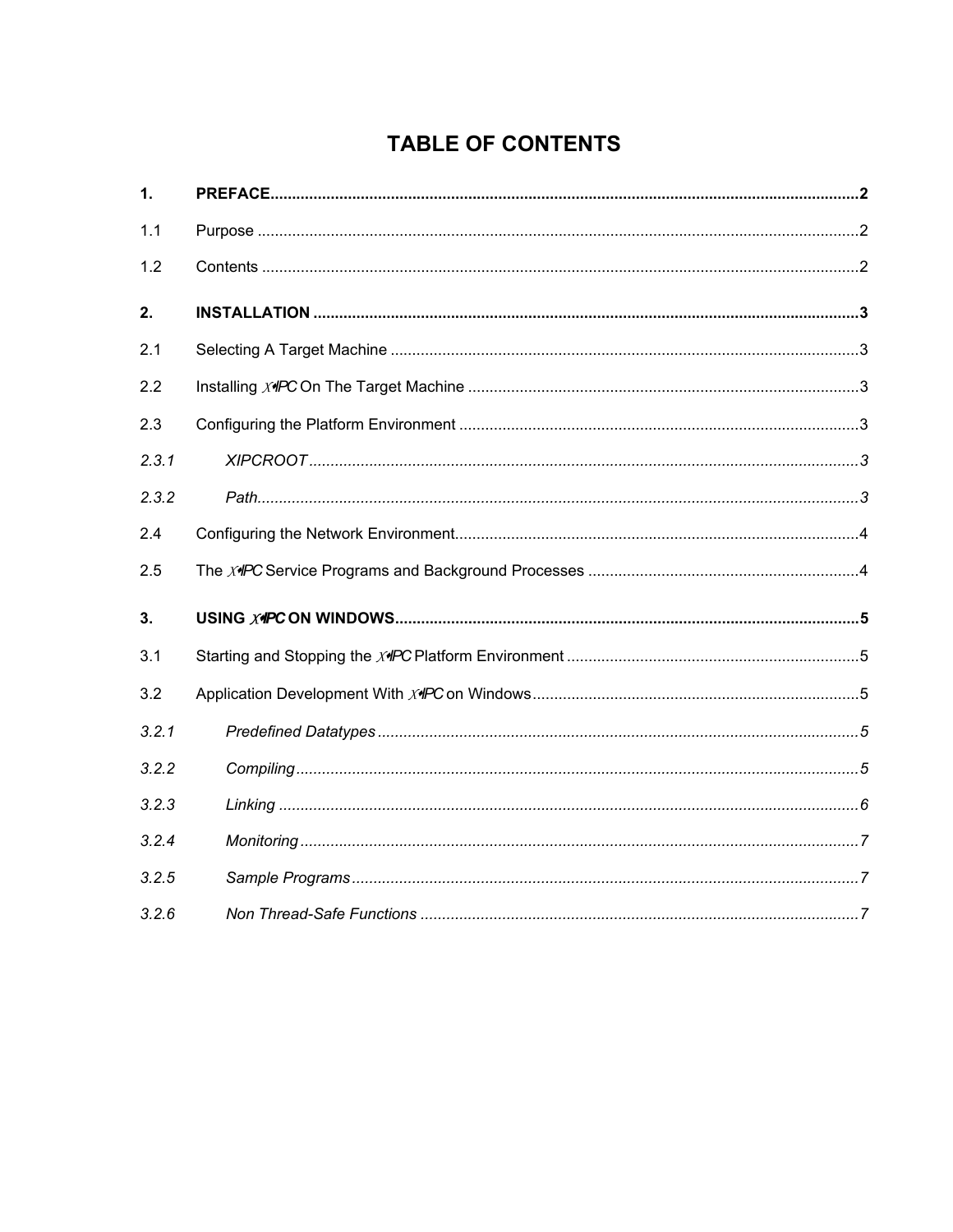## <span id="page-3-0"></span>**1. PREFACE**

#### **1.1 Purpose**

The primary objective of these Platform Notes is to provide all platform-specific information necessary for working with **XIPC** on Win32 platform.

The document is divided into three sections: a preface that outlines the purpose of the Platform Notes; detailed step-by-step instructions to be followed when installing *XIPC* on Win32; and platform-specific information necessary for developing applications with the current release of *XIPC* on the Win32 platform.

## **1.2 Contents**

The Platform Notes consist of the following parts:

- ❏ *Installation:*
	- ❏ Selecting the machine to install on.
	- ❏ Reading *XIPC* from the provided media onto the target machine.
	- ❏ Configuring the network databases for using *XIPC* in a network environment.
- ❏ *Using XIPC on Windows:*
	- ❏ *XIPC* service programs: their function and how to use them.
	- ❏ Notes on compiling, linking and other information necessary for developing software applications with *XIPC* on Windows.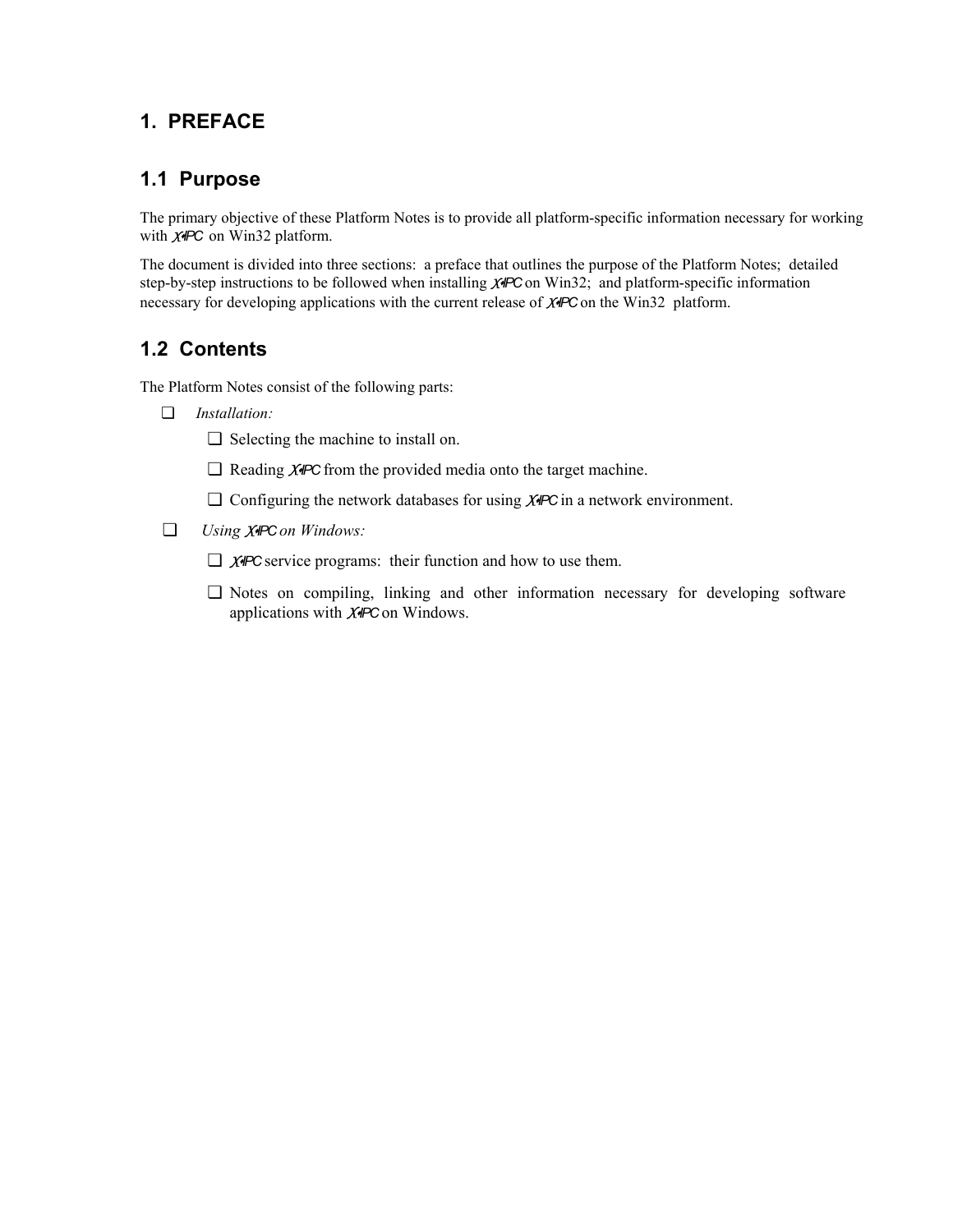#### <span id="page-4-0"></span>**2. INSTALLATION**

#### **2.1 Selecting A Target Machine**

Rules for selecting a target machine for the installation revolve around the issues of accessibility and convenience. The product can be installed on any Windows platform covered by the developer license.

## **2.2 Installing** *XIPC* **On The Target Machine**

The *XIPC* release media includes all the software, sample programs and other related files necessary for working with the product. Installing *XIPC* from the provided media on the target machine should be performed in the following steps:

- ❏ Log into an account with administrator privileges.
- ❏ Insert the CD into the appropriate drive and run **d:\setup** (assuming d is the drive letter for your CD).

❏ Follow the installation instructions.

As a result of this process, the *XIPC* directory structure will be created and *XIPC* software and services will be installed.

The *XIPC* installation directory contains the following directories and files:

| $\mathtt{lib} \setminus$ | a directory containing the $X$ -PC libraries.                                            |
|--------------------------|------------------------------------------------------------------------------------------|
| $\mathtt{bin} \setminus$ | a directory containing $X$ APC executables and DLL's.                                    |
| pdb\                     | a directory containing the platform database files used for data translation.            |
| include\                 | a directory containing $X$ <sup><math>\textsf{P}</math></sup> $\textsf{C}$ header files. |
| $samples \setminus$      | a directory containing $X$ <i></i> $P$ <b>C</b> sample programs.                         |
| $1$ oq $\backslash$      | a directory for $X$ <i></i> $P$ C log files.                                             |
| xipc.env                 | a sample environment file for $X$ <i>NPC</i> .                                           |

#### **2.3 Configuring the Platform Environment**

#### *2.3.1 XIPCROOT*

XIPCROOT is a system environment variable which must be set to the path of the platform directory in which *XIPC* was installed before invoking any *XIPC* command or API call.

The installation process automatically sets up XIPCROOT as a system environment variable on the Windows platform.

## *2.3.2 PATH*

It is a good idea to add the *XIPC* programs directory to the path so that the programs can be easily invoked. The programs directory is the \bin directory within the *XIPC* installation directory.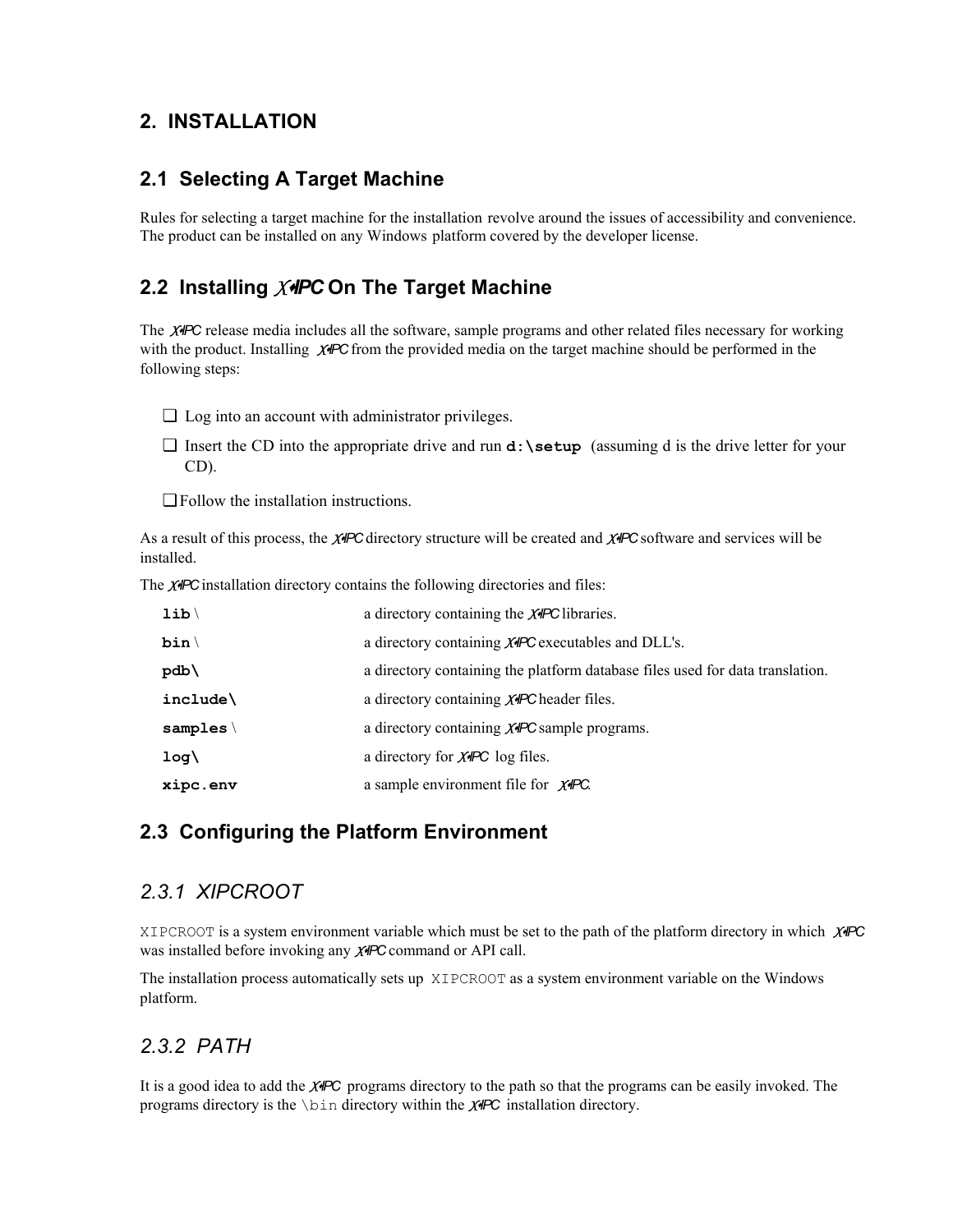### <span id="page-5-0"></span>**2.4 Configuring the Network Environment**

Installing *XIPC* requires that the network be notified of *XIPC*'s intention to use certain TCP/IP services. This is accomplished by adding three entries within the TCP services file. On Windows NT, this is typically found in the c:\winnt\system32\drivers\etc directory; on Windows 98, it is typically found in the c:\windows directory. The port numbers in these entries should be selected so that they relate to unused port numbers.

Example:

| xipcetc  | 4000/udp          |
|----------|-------------------|
| xipcetc  | $4000/\text{tcp}$ |
| xipcserv | $4001/\text{tcp}$ |

These entries *must* be added and *must* be identical on *each* of the platforms using *XIPC* in a network environment. *XIPC* will not work properly on platforms where these entries have not been added.

If some form of network directory service facility is being used for finding network services, the above indicated changes should be applied to that directory service instead of the services file.

*Note*: In certain situations, it is required by Win32 that an extra blank line be appended to the end of the services file.

### **2.5 The** *XIPC* **Service Programs and Background Processes**

*XIPC* installs with its own service program, xipcownd. Additional background processes–xipcisd, xipcicd, xipcidld and xipciad–are also started by xipcinit.

| <b>Service Program</b><br>xipcownd | <b>Function</b><br><b>XIPC's Object service</b>         |
|------------------------------------|---------------------------------------------------------|
| <b>Background Processes</b>        | <b>Function</b>                                         |
| xipcisd                            | $X$ <sup><math>H</math></sup> $C$ 's TCP/IP server      |
| xipciad                            | XIPC's TCP/IP asynchronous handler                      |
| xipcicd                            | $X$ <sup><math>P</math></sup> C's TCP/IP catalog server |
| xipcidld                           | <b>X</b> IPC's Idlewatch daemon                         |

The xipcownd service program handles internal XIPC objects for instances on the machine. xipcownd reports any errors in the file %XIPCROOT%\log\xipcownd.log.

The xipcisd background process is the TCP/IP Server program that handles remote XipcLogin() and XipcList() requests. xipcisd reports any errors in the file %XIPCROOT%\log\xipcisd.log.

The xipciad background process is used by any platform employing *XIPC* asynchronous functionality in a network environment; XipcPing(); XipcAbort(); and MomSys, in a local or network instance. Xipciad reports any errors in the file %XIPCROOT%\log\xipciad.log.

The xipcicd background process is used by MomSys in order to access the *XIPC* catalog. Xipcicd reports any errors in the file %XIPCROOT%\log\xipcicd.log.

The xipcidld background process is used whenever an *XIPC* instance needs to be monitored against idle users. Xipcidld reports any errors in the file %XIPCROOT%\log\xipcidld.log. Refer to the *XIPC* User Guide Appendix for the Technical Note on the Idle User Detection Mechanism for a complete description of this service.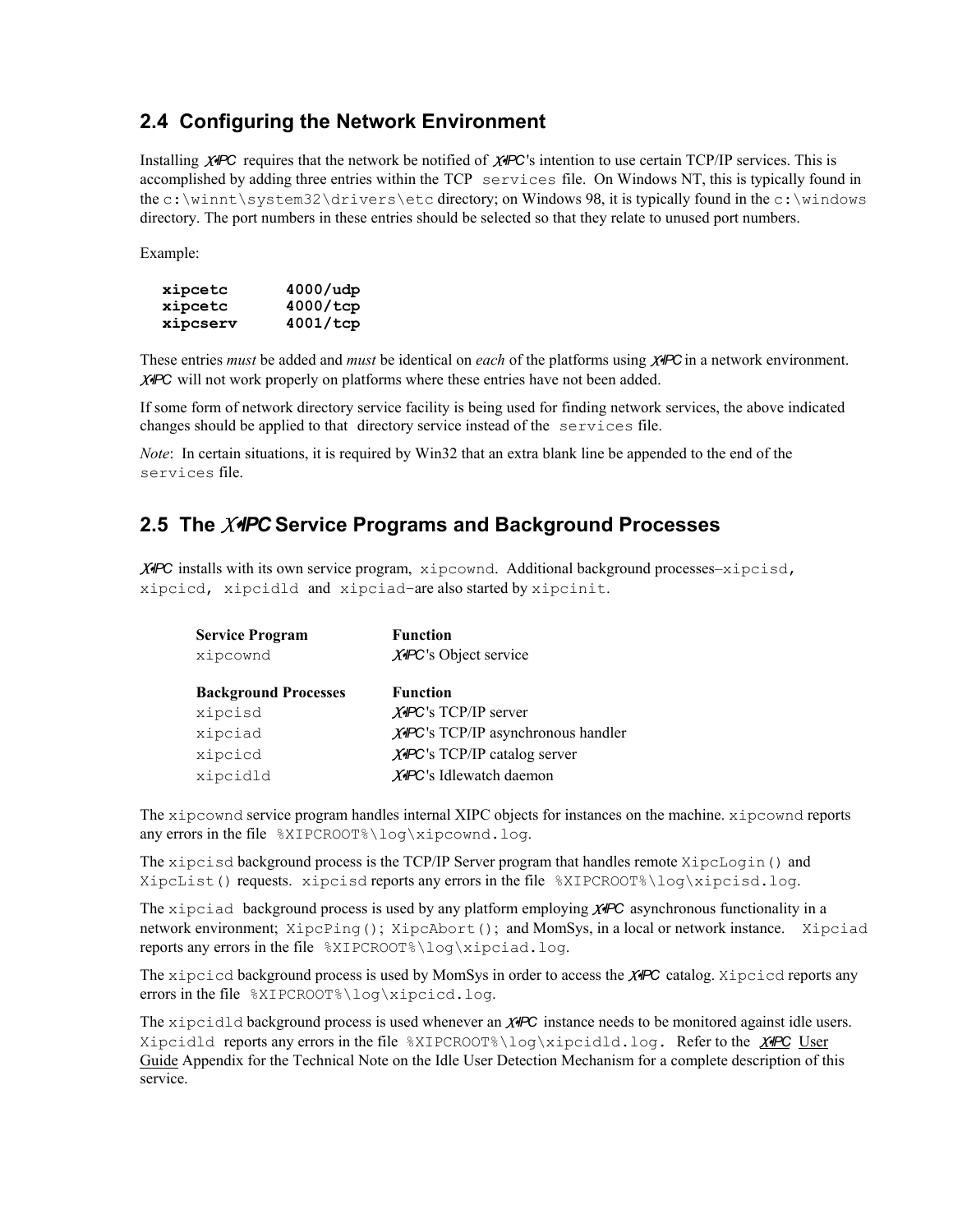## <span id="page-6-0"></span>**3. USING** *XIPC* **ON WINDOWS**

The *XIPC* paradigm is not specific to any particular operating system environment. From the programmer's perspective the model presented by *XIPC*'s API is almost entirely portable across environments. The underlying issues of how *XIPC* relates to a particular platform and how it utilizes the native operating system resources are, however, important for understanding how to *best* use the product on that platform.

## **3.1 Starting and Stopping the** *XIPC* **Platform Environment**

The xipcinit and xipcterm commands must be run to, respectively, start and stop the *XIPC* platform environment on the Windows platform. The xipcownd service is installed as an automatic service which is always running and is therefore not affected by xipcinit and xipcterm. On Windows 98, the xipcownd is automatically placed in the startup folder during the installation process.

Examples:

```
%XIPCROOT%\bin\xipcinit
```
%XIPCROOT%\bin\xipcterm

## **3.2 Application Development With** *XIPC* **on Windows**

Divergent methods of program development, specific to each operating system environment, affect how *XIPC* is used in that environment, most notably in the areas of compiling and linking. These topics are examined in this section.

#### *3.2.1 PREDEFINED DATATYPES*

Much of **X***IPC*'s documentation refers to predefined datatypes such as XINT, CHAR, etc. The mapping between these types and the underlying "C" language datatypes is machine dependent. For the Windows platform, type XINT is defined as a 32 bit signed integer and CHAR is defined as char.

It is recommended that programs making X*IPC* function calls use these definitions for declaring parameter variables that are passed to the *XIPC* functions. This will ensure portability across different hardware platforms. The definitions are in the file  $\text{mm} \cos$ .h and are included automatically by any program that includes  $\text{zipc.h.}$ 

## *3.2.2 COMPILING*

*XIPC* currently comes with a "C" language binding. Other languages may also be used to invoke *XIPC* . This may require preparation of function prototypes and data type definitions for that language.

When compiling a "C" program using *XIPC*, the header files directory should be made known to the compiler by specifying it in the  $/1$  compiler option.

Please refer to the sample makefile that is provided in  $\XIPCROOT\sigma\sums\c.$ 

## *3.2.2.1 An XIPC Example*

The following example is for the Microsoft Visual C++ compiler:

**CL /c /MD /DWIN32 /I. /I c:\msvcnt\include /I %XIPCROOT%\include foo.c**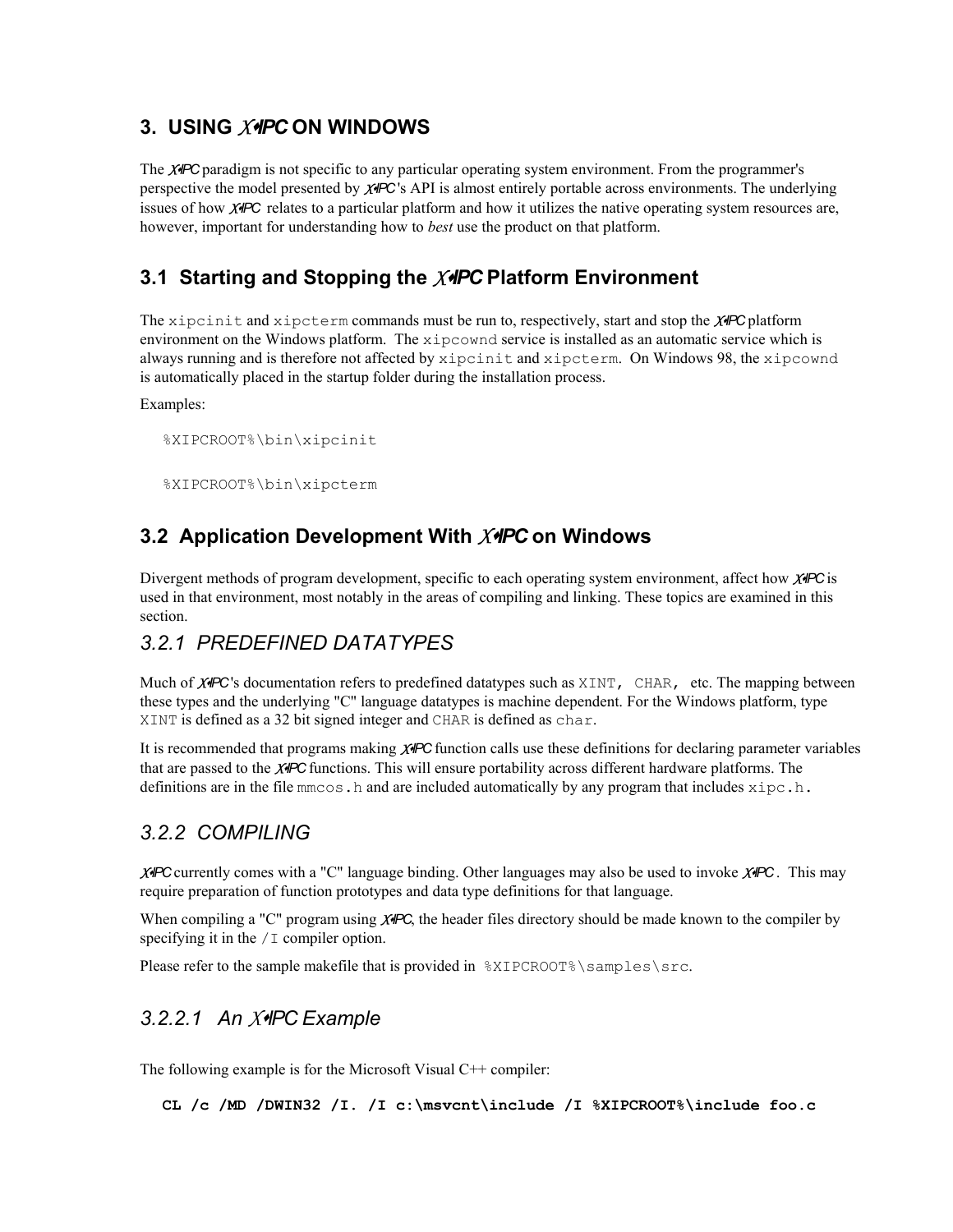#### <span id="page-7-0"></span>*3.2.3 LINKING*

The *XIPC*API library comes in three flavors, each of which addresses a specific class of application. The three libraries are:

- ❏ The *XIPC* Stand Alone Library
- ❏ The *XIPC* Network Library
- **□** The *XIPC* Combined Library

Refer to the "Using *XIPC*Libraries" section of the *XIPC* User Guide for a detailed discussion of when each library is appropriate.

This section presents technical instructions for using the *XIPC* libraries to develop applications on the Windows pla tform.

### *3.2 .3.1 The XIPC Libraries*

The following libraries are included in the lib directory:

| sxipc.lib | The <b>XIPC</b> Stand Alone Library |
|-----------|-------------------------------------|
|-----------|-------------------------------------|

If you have installed the network version of the toolset, the following libraries are also included:

| nxipc.lib | The <b>XIPC</b> Network Library  |
|-----------|----------------------------------|
| xipc.lib  | The <b>XIPC</b> Combined Library |

Programs that link with the Network or Combined API Library need to additionally be linked with the following protocol support library:

**iddicates ih** orthogonal The *XIPC* TCP/IP protocol support library

### 3.2.3.2 The *X*<sup>I</sup>PC Dynamic Link Libraries (DLL)

The following dynamic link libraries are included in the bin directory:

| xipc.dll     | The <b>XIPC</b> Combined DLL                |
|--------------|---------------------------------------------|
| sxipc.dll    | The <b>XIPC</b> Stand-Alone DLL             |
| nxipc.dll    | The <b>XIPC</b> Network DLL                 |
| nxipctcp.dll | The <b>X+PC</b> TCP/IP Protocol Support DLL |

### 3.2.3.3 Linking With The *X*<sup>*IPC* Stand-Alone Library</sup>

Linking programs that use the **XIPC** Stand-Alone Library is performed as follows:

Ex ample:

```
link foo.obj/out:foo.exe /LIBPATH:%XIPCROOT%\lib sxipc.lib advapi32.lib 
      netapi32.lib
```